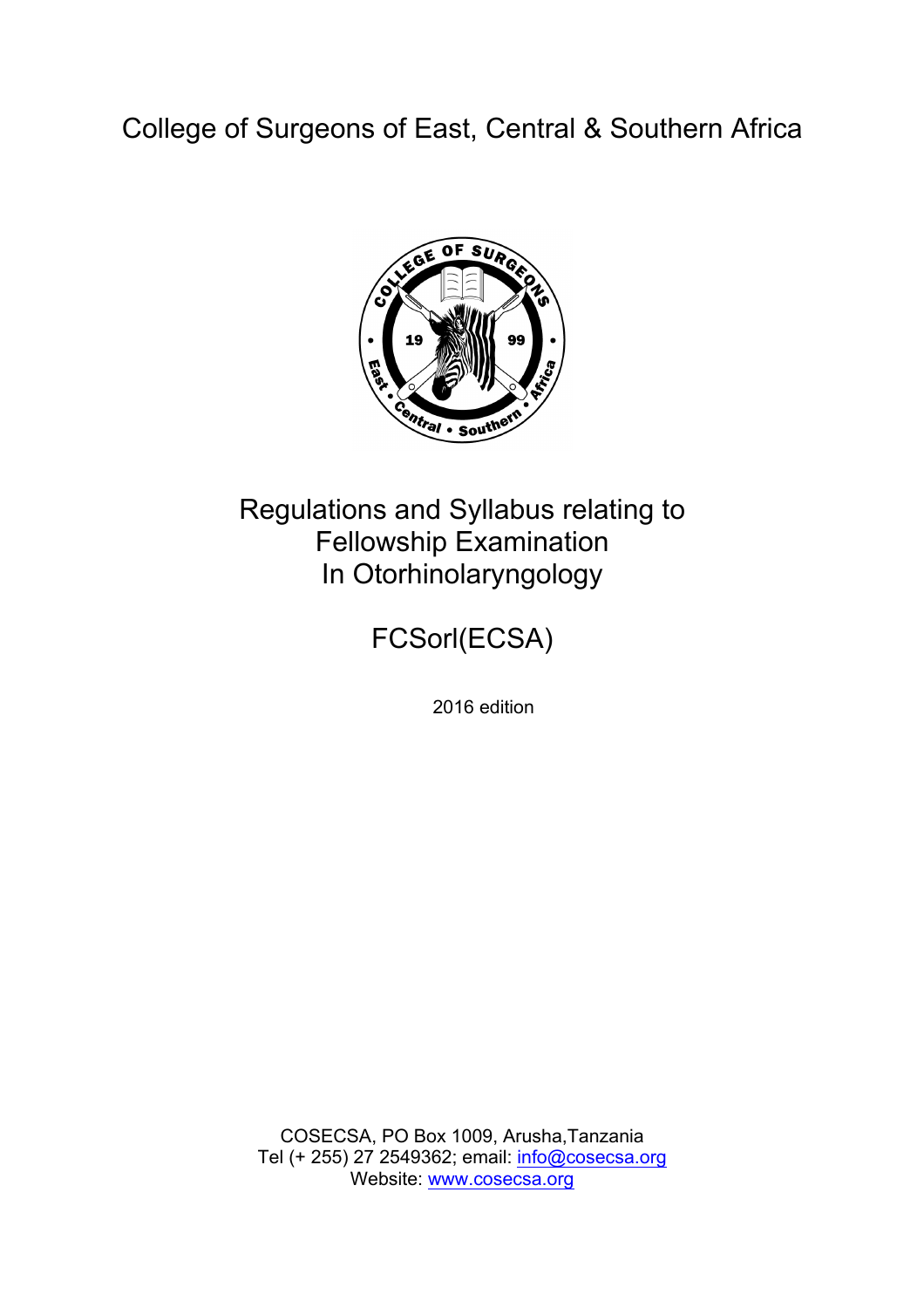# **COLLEGE OF SURGEONS OF EAST, CENTRAL AND SOUTHERN AFRICA**

**Regulations and Syllabus for Fellowship Examination in Otorhinolaryngology leading to the qualification of FCSorl(ECSA)**

## **Table of Contents**

# **1. Introduction**

The College of Surgeons of East Central and Southern Africa awards Membership (MCS(ECSA)) and Fellowship (FCS(ECSA)) qualifications. Approved trainee surgeons shall be trained in the hospitals of the region with guidance and support provided by the College.

The Fellowship examination in Otorhinolaryngology leads to the qualification of Fellow of the College of Surgeons of East, Central and Southern Africa, FCSorl(ECSA). This fellowship is recognition that the candidate has reached the level of knowledge, understanding and practice of surgery sufficient to practice independently at a consultant or specialist level. It should be recognised, however, that surgery is not a static art and fellows should continue to increase knowledge and skills by means of research, conferences, meetings and reading.

The information given in this document is intended as a guide to persons sitting the College examinations and shall not be deemed to constitute a contract or the terms thereof between the College and a candidate or any third party, or representations concerning same.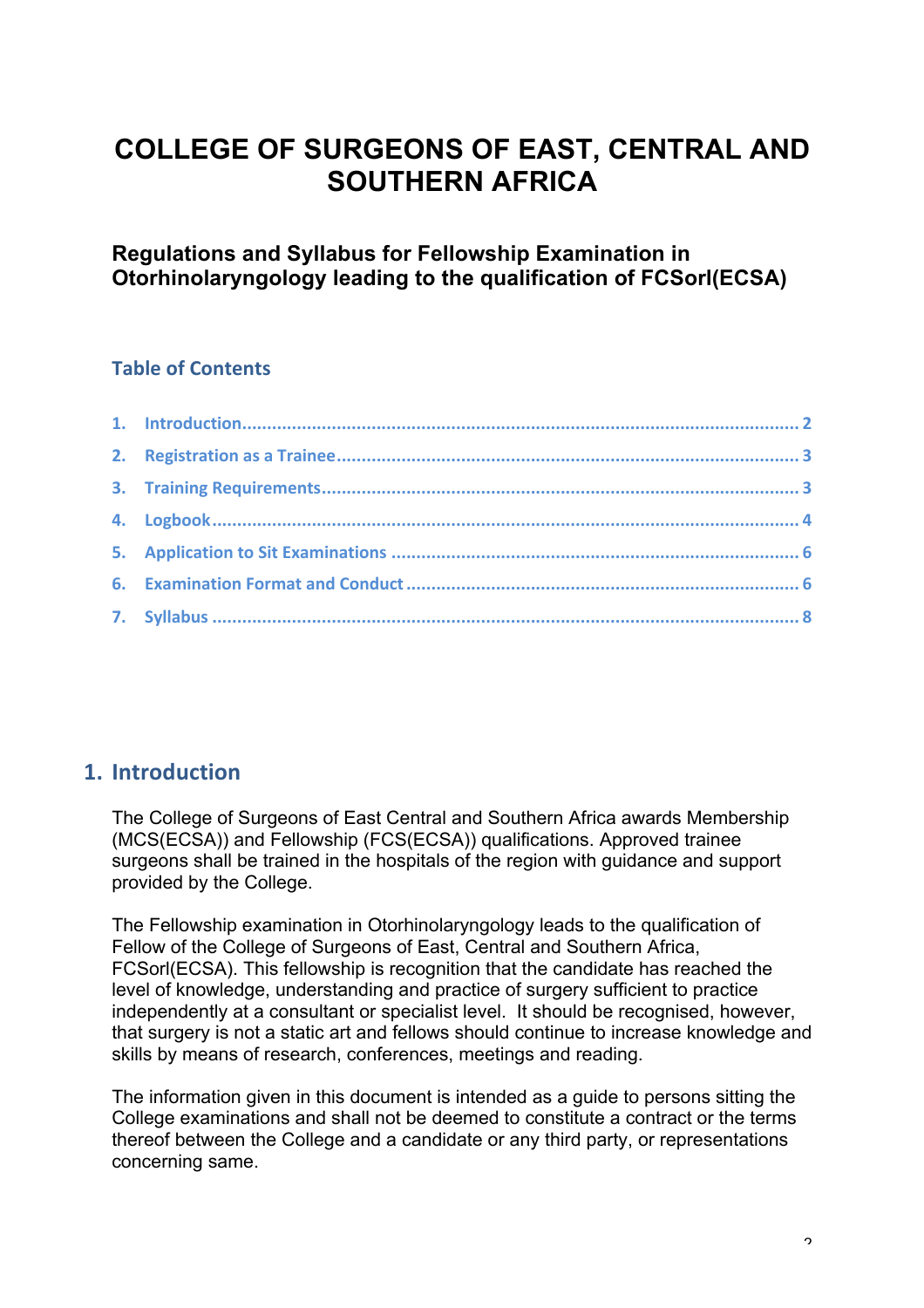The College is not responsible and shall not be bound by errors in, or omissions from these regulations; the College reserves the right to revise, amend alter or delete academic regulations at any time by giving such notice as may be determined by COSECSA Council in relation to such changes.

# **2. Registration as a Trainee**

Applications to register as a trainee must be made online on the COSECSA website. In order to register you will need an electronic copy of your primary medical qualification, your medical council (or equivalent) registration, a passport-style photo, and, if applicable, copies of any other surgical qualifications you may have. Applications will only be accepted online. Applications will be assessed by COSECSA, and if found suitable, applicants will be accepted to the training programme provisional upon payment of the programme entry fee.

The programme entry fee can be paid online, by bank transfer to the COSECSA Secretariat bank account in Arusha, Tanzania or to the COSECSA Country Representative. Please see the COSECSA website for details of all fees.

On receipt of the registration fee, the Secretariat will send the candidate:

- Personal login details, which will allow access to the COSECSA Electronic Logbook and e-learning platform (School for Surgeons)
- Assessment forms to be filled in at the end of every training post by the trainee and the supervising consultant.
- A registration number, which remains unique to the candidate.

# **3. Training Requirements**

All requirements below will need to be fulfilled without exception.

- 3.1.Before being eligible to sit for the fellowship examination in otorhinolaryngology, candidates will be required to be registered with the College (see Section 2 above).
- 3.2.Candidates must be registered in the FCS Otorhinolaryngology training programme for at least three years before appearing in the FCSorl Examination. Registration by the end of February in a given year allows that year to count as a full year of training and will enable the candidate to sit the Clinical/Oral examination at the end of the following year.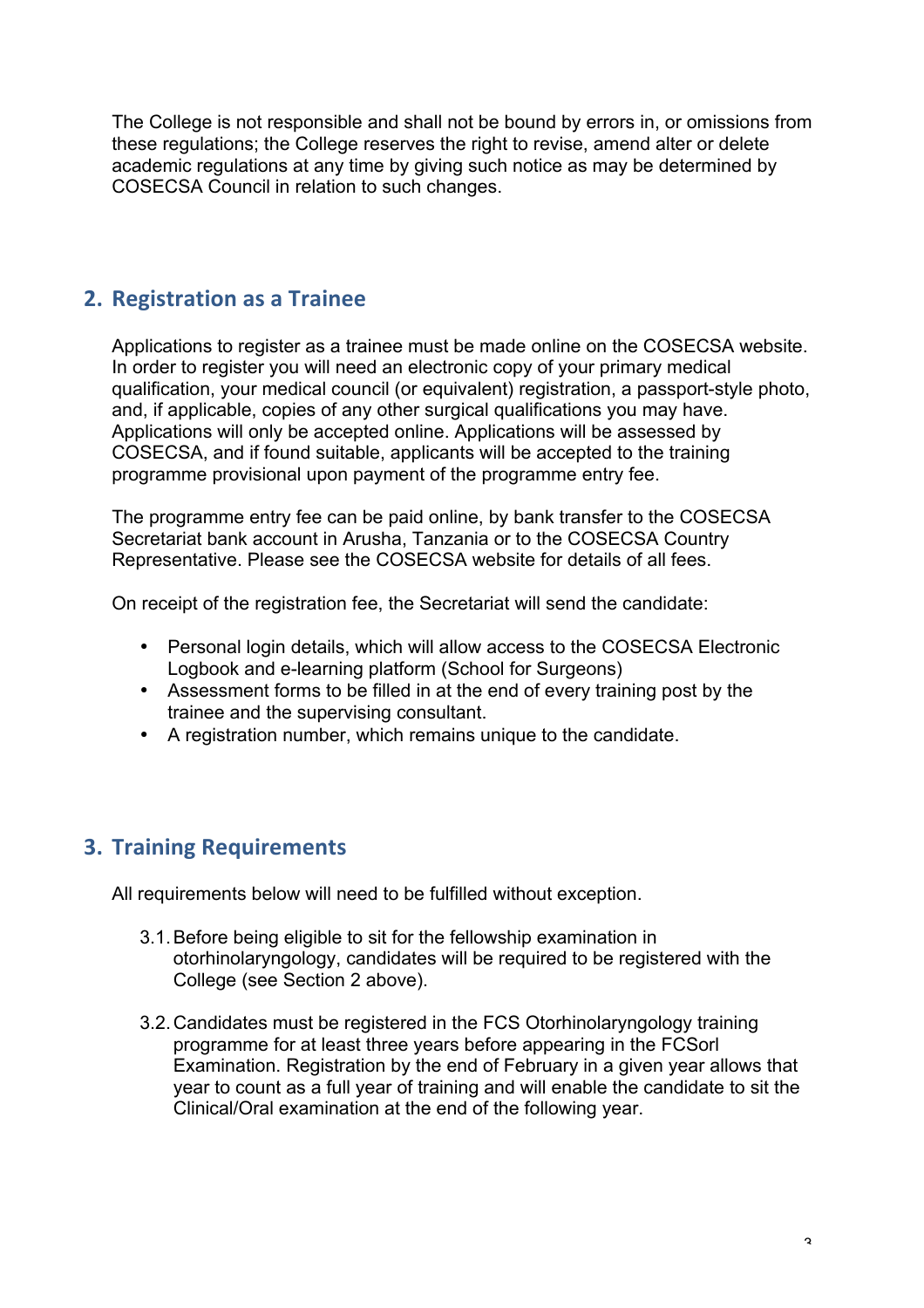- 3.3.Candidates for the fellowship examination in otorhinolaryngology should normally have passed the membership examination of this College and possess the qualification MCS(ECSA).
- 3.4.Candidates are required to have spent three years in supervised COSECSA accredited training posts. Of these three years two must involve elective and emergency Otorhinolaryngology, one year may be spent in an elective unit not dealing with emergencies.
- 3.5.Of the three years, up to one year may be spent outside the region in a post that has been prospectively agreed with the COSECSA Examinations and Credentials Committee. This post may be in an elective unit.
- 3.6.Candidates are reminded that it is in their interest to experience a wide spectrum of surgical disciplines.
- 3.7.Exemption to the requirement of possessing the MCS(ECSA) qualification may be given to those who have passed an equivalent examination. In order to obtain an exemption, applicants must either:
	- Have completed an MMed(Surgery) qualification in one of the constituent COSECSA countries or in a COSECSA accredited training centre outside the COSECSA region, and provide evidence of three years of specialty training in otorhinolaryngology as described in section 3.4. For applicants completing a four year MMed(Surgery) programme the minimum further requirement is one year in a COSECSA accredited training programme. For candidates completing a four year MMed(Surgery) programme the minimum further requirement is two years in a COSECSA accredited training programme.
	- Have completed FRCS, FCS(SA) or another similar specialist qualification and be working as a specialist in a COSECSA country. The basic surgical training examinations of other colleges and institutions may also be acceptable but each one will have to be reviewed by the Examination and Training Committee of the College before exemption can be given.
	- Candidates who are granted exemptions will be required to register with COSECSA by the end of February in the year in which they intend to sit the examination.

# **4. Logbook**

COSECSA is transitioning from the use of a paper-based logbook to an electronic logbook. FCSorl candidates for the examination in 2017 and in all subsequent years are required to use the COSECSA electronic logbook. Candidates for the 2016 examination may use the paper based logbook as used in previous years.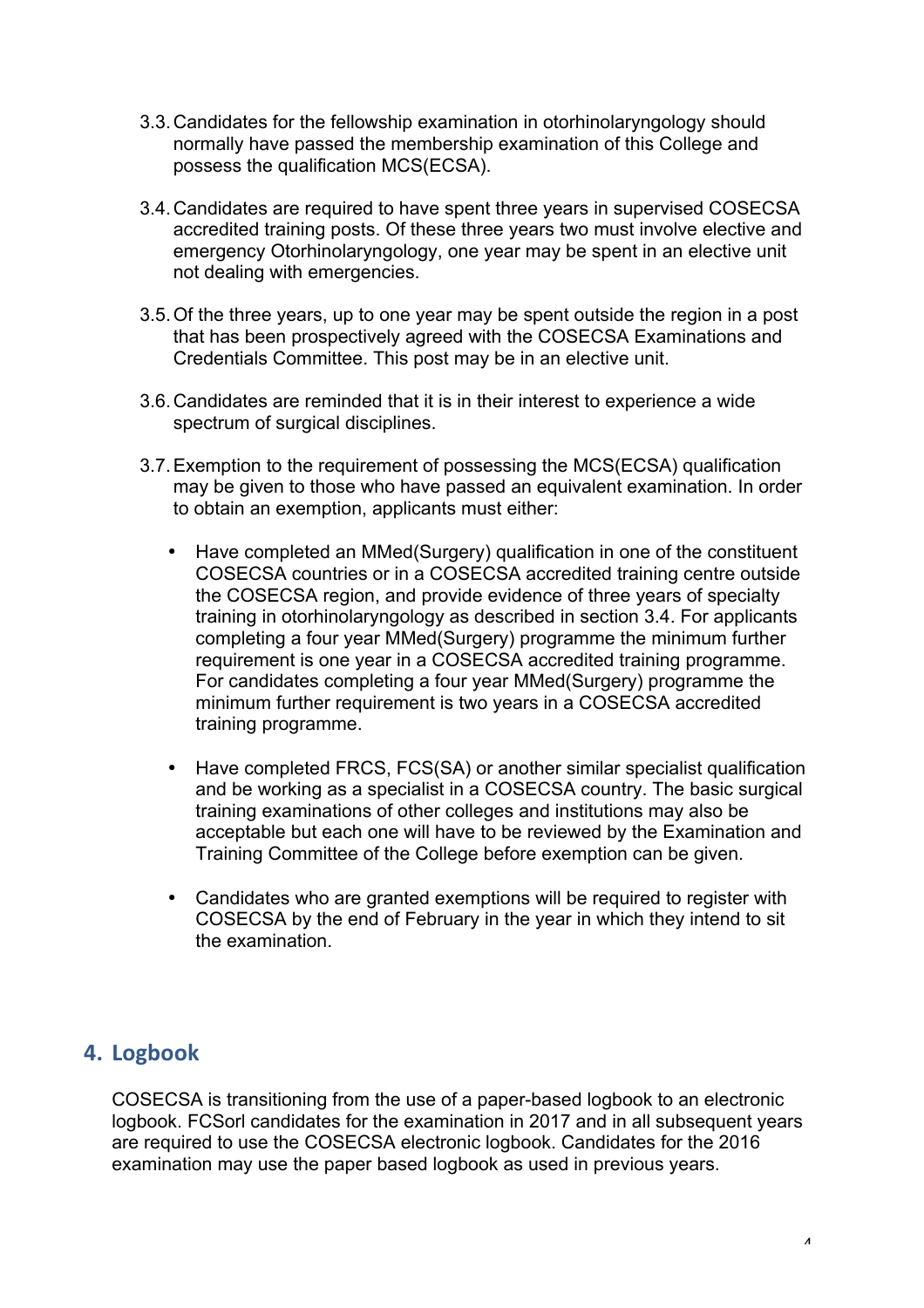#### Paper based Logbook (for candidates for the 2016 FCSorl examination)

During the training period candidates must keep a logbook recording all of their training experience. The book should be available for inspection at any time by the Country Representatives. Consolidation sheets should be filled in every 6 months and a final consolidating sheet filled in to cover the whole training period. The logbook should also contain details of all courses attended and the trainee and post assessment forms for the whole training period.

More detail on completing logbooks is provided in the logbook itself.

Before submission to the examination the Country Representatives should check the logbook for completion, fill in and sign a checklist which remains at the front of the logbook.

At the August council meeting of each year, the Country Representatives will hand over to the Examinations and Credentials Committee Panel head, a copy of the checklist together with copies of the Training post assessment form, Trainee assessment form and the final consolidation sheet (up to August) of all the candidates taking the examination that year.

Before the start of the clinical and oral examinations, the logbook should be handed to the examination administration secretary. Proof of attendance at an approved Basic Surgical Skills course, Basic Surgical Science course and Critical Care or Trauma Course should be brought to the oral examination. Candidates will not be allowed to sit for the examination if this is not done.

#### Electronic Logbook (for candidates for the 2017 FCSorl examination, and all subsequent examinations)

Candidates are required to log all operations for the duration of their training period in the electronic logbook. In advance of the examinations, details from each candidate's electronic logbook will be made available to their Country Representatives and the COSECSA Examinations and Credentials Committee. At the examinations details from each logbook will be provided to the relevant oral examiners. Only operative experience logged in the electronic logbook will be taken into account and candidates will not be allowed to sit for the examination if operative experience is not adequately recorded.

At the August council meeting of each year, the Country Representatives will hand over to the Examinations and Credentials Committee Panel head, a copy of the Training post assessment form and Trainee assessment form.

Before the start of the clinical and oral examinations, a print out of the electronic logbook operations list (signed by the trainee's supervisor) and consolidation sheet should be handed to the examination administration secretary. Proof of attendance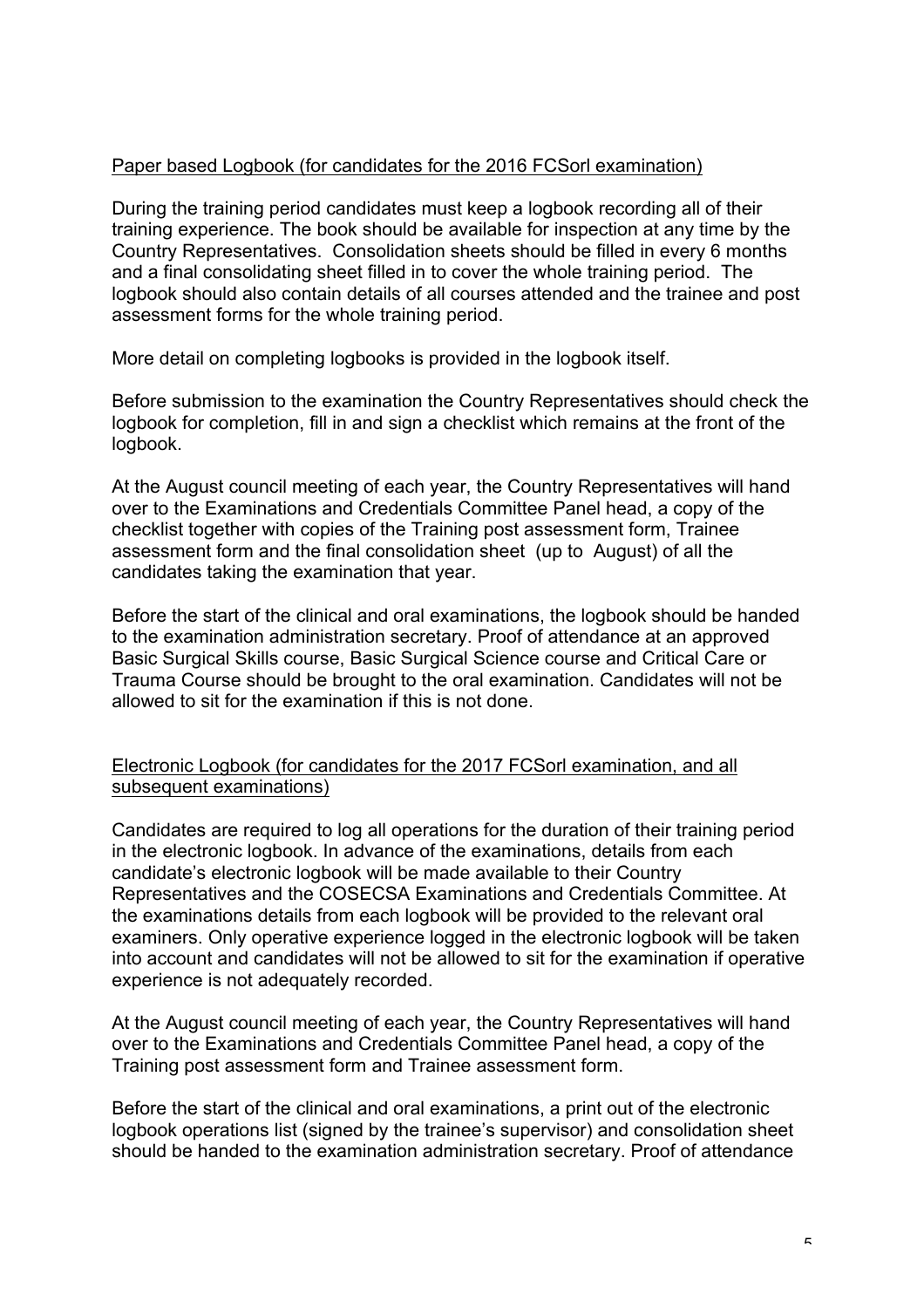at an approved Basic Surgical Skills course, Basic Surgical Science course and Critical Care or Trauma Course should be brought to the oral examination.

# **5. Application to Sit Examinations**

- 5.1.Candidates should submit the examination fee by the end of July in the year of their exam. Please see the COSECSA website for details of all fees. Examination fees can be paid online, by bank transfer to the COSECSA Secretariat bank account in Arusha, Tanzania or to the COSECSA Country Representative.
- 5.2.On receipt of the examination fee, candidates will be informed of the precise times, dates and places for the exams.
- 5.3.By applying to the examination a candidate agrees to be bound by the rules and regulations of the College.
- 5.4.If a candidate withdraws from an exam not less than 12 weeks before the exam is due, then the fee can be transferred to the next exam date. Fees will not normally be returned if the candidate withdraws permanently, unless due to special circumstances as determined by the College Council.
- 5.5.Candidates must pass the examination within four years of their first attempt. After this they will not be allowed to re-sit. A total of four attempts only will be allowed.
- 5.6.Candidates who pass the written examination but fail the oral and clinical examinations, may attempt the oral and clinical examinations for a maximum of two more years without having to rewrite the written examination, all within a period of four years in total.

# **6. Examination Format and Conduct**

6.1.The standards of the examination will be set by the Examinations and Credentials Committee of the College, which will recommend to Council those standards required by both examiners and candidates. A panel of examiners will be chosen by the Examinations and Credentials Committee from amongst Fellows of the College for each examination. A register of examiners will be kept by the chairman of the Examinations and Credentials Committee. An examination board will be constituted for each diet of examinations, comprising the chairman of the examination committee, two members from each examination panel and at least one external examiner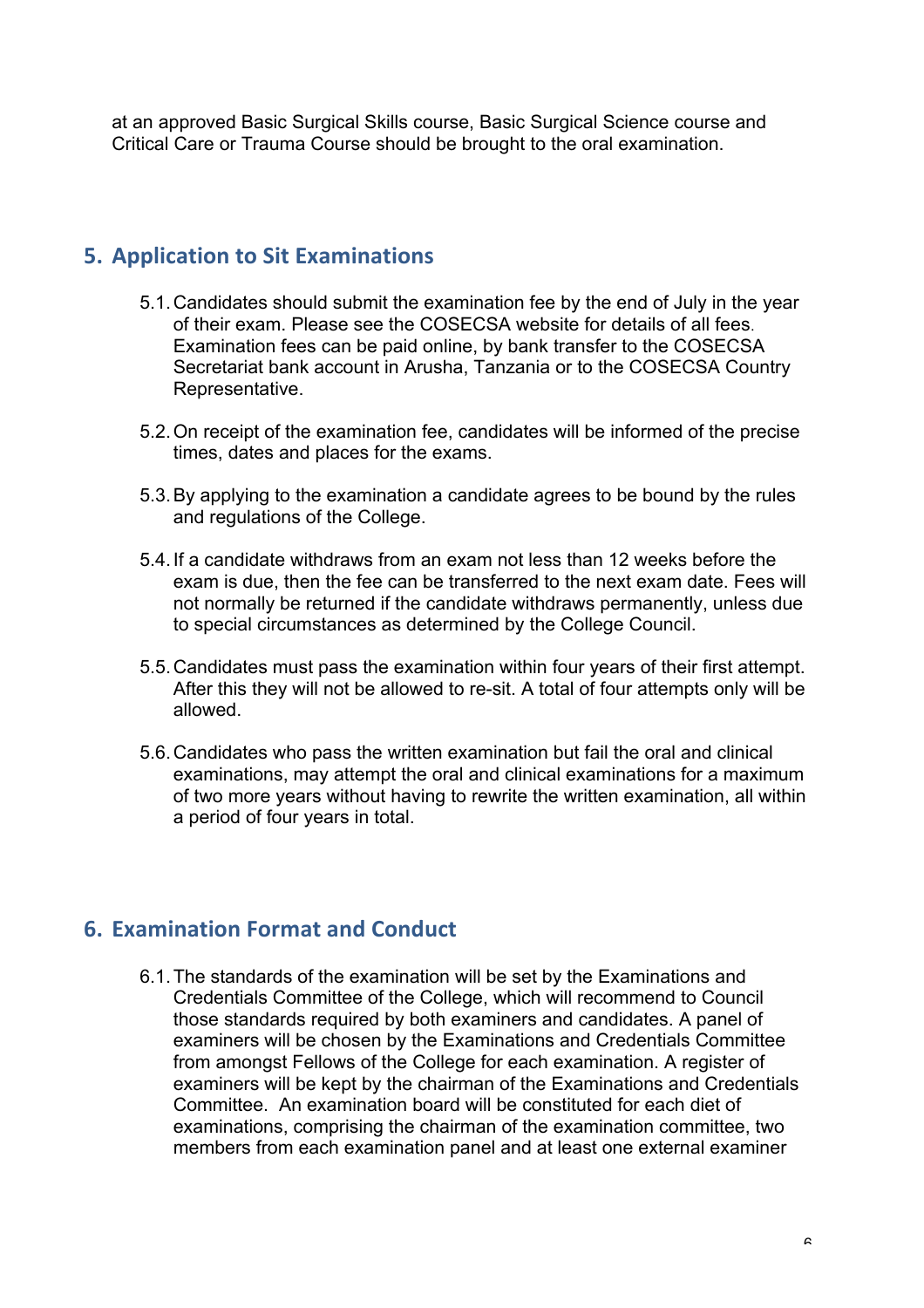who will be appointed by Council on recommendation of ECC. The role of the external examiner(s) is to:

- o Moderate the written question papers
- o Assist with the examination of candidates
- o Provide external independent assessment of the examination
- o Report on the conduct of the examination to the College Council.
- 6.2.The written FCSorl (ECSA) examination will be comprised of 2 papers. The first paper will consist of single best answer multiple-choice questions. The second paper will consist of extended matching and/or short answer questions and/or single best answer multiple-choice questions.
- 6.3.Candidates who pass the written examination will be invited by the Chair of the Examinations and Credentials Committee to the clinical and oral examination. Candidates who do not pass the MCQ section will not be invited to the clinical and oral examination.
- 6.4.Candidates who pass the written examination will be invited by the Chair of the Examinations and Credentials Committee to the clinical and oral examination. Candidates who do not pass the MCQ section will not be invited to the clinical and oral examination.
- 6.5.There will be two 30 minute orals. A clinical examination takes place at the same time and at the same site as the oral. This will be comprised of six 20 minute cases.
- 6.6.Candidates have to pass the written examination and the clinical and oral examination in order to pass overall. The written examination may be held in any of the countries of the region. In exceptional circumstances the examination committee may approve an examination site outside the region. The written examinations are held simultaneously on the first Wednesday of September, at a recognised examination centre with impartial invigilation. The COSECSA Country Representative shall be the Chief Examiner.
- 6.7.The examination papers will be set by members of the examination committee and independently moderated by an external examiner.
- 6.8.No details of marks will be issued to Country Representatives or candidates. Candidates should bring proof of identity. As discussed in Section 4, candidates using paper logbooks should bring these, and candidate using the COSECSA electronic logbook should bring signed printouts of these.
- 6.9.If a candidate fails their clinical examination then they may attempt the clinical examination for a maximum of 2 more years without having to rewrite the written examination.
- 6.10. The chairman of the examination panel will endeavour to minimise the chance of a candidate being examined by an examiner from their own training institution.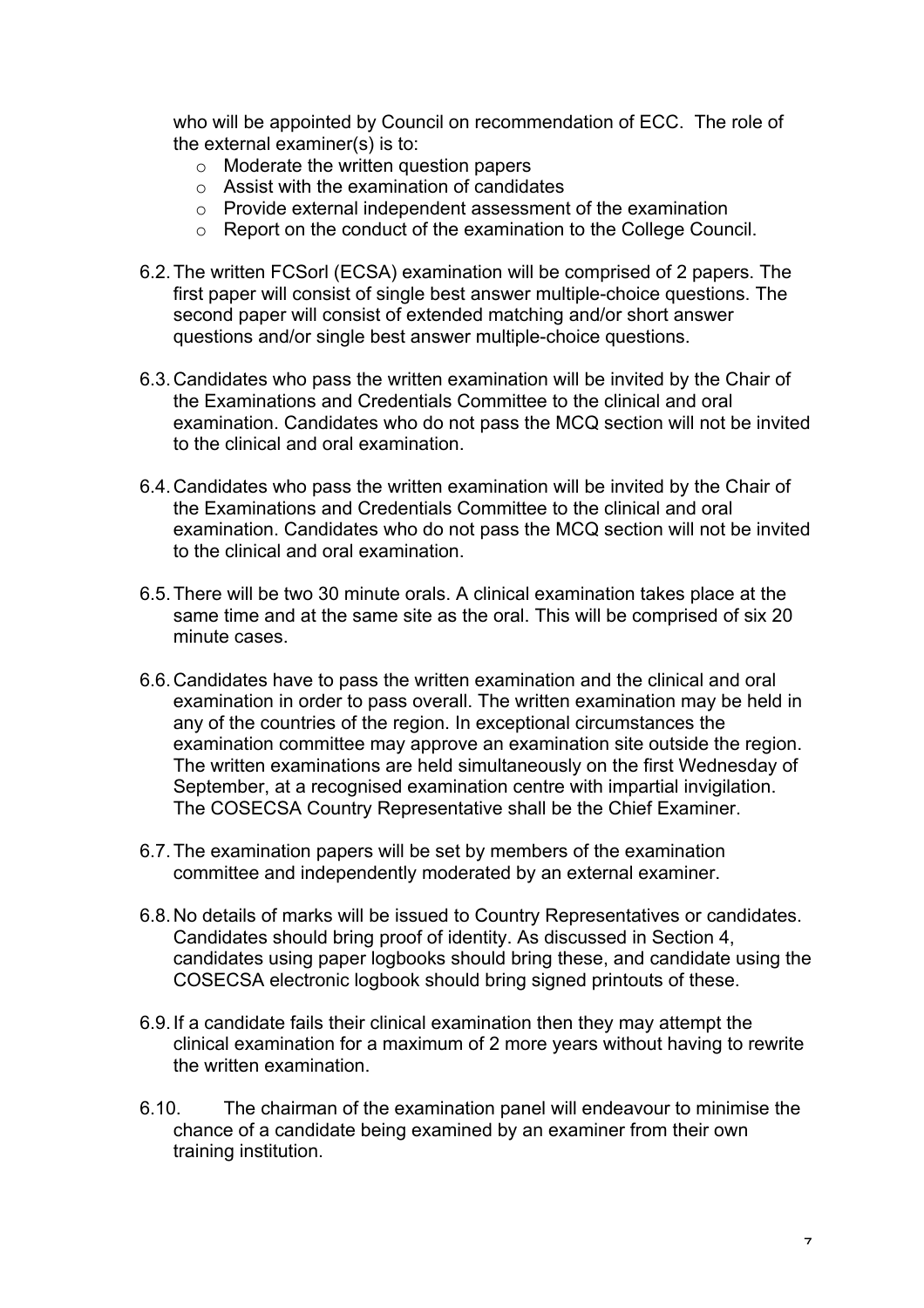- 6.11. The panel of examiners will give the results to the Examination Board who will meet on the day of examination. The Board will then approve the results on behalf of Council and publish them.
- 6.12. For each candidate who fails the exam, the Board will allocate a Fellow of the College (usually a member of the panel of examiners) who will communicate with the candidate and offer advice as may be indicated. Details of marks will not be given.
- 6.13. Appeals against results must be made in writing to the Council within 60 days of the completion of the examination. The President of the College will then appoint an impartial Appeals Committee to investigate the appeal, and require a written report to be filed by the Chairmen of the panel of examiners and the Examination Board. The Appeals Committee will then take all considerations and its own findings into account and recommend a decision which will remain final and binding.

# **7. Syllabus**

## **Surgical Anatomy of the Head and Neck**

Detailed anatomy of the head and neck. Sound knowledge of the embryology, Osteology, morbid anatomy and congenital abnormalities will be expected from candidates.

## **Applied physiology of the head and neck**

- · Physics of sound
- · Physiology of middle, Eustachian tube and sound conduction.
- · Physiology of the inner ear and sound conduction
- · Physiology of the nose and para nasal sinuses and smell sensation
- · Physiology of deglutition and phonation and taste
- · Vestibular system
- · Auditory system
- · Olfaction
- · Salivary gland physiology

## **Basic principles in audiology and vestibular testing**

- Pure tone audiology, speech discrimination, recruitment and tone decay Impedence audiology
- Oto-acoustic emissions Elective evoked response audiometry Vestibular testing: caloric stimulation, electro-nystagmography,
- videonystagmography and vestibular evoked myogenic potentials . Basics of BAHA (Bone Anchored Hearing Aids) Basics Of Cochlear Implantation

## **Clinical Examination Principles**

• Basic otorhinolaryngological examination with particular reference to endoscopic techniques both flexible and rigid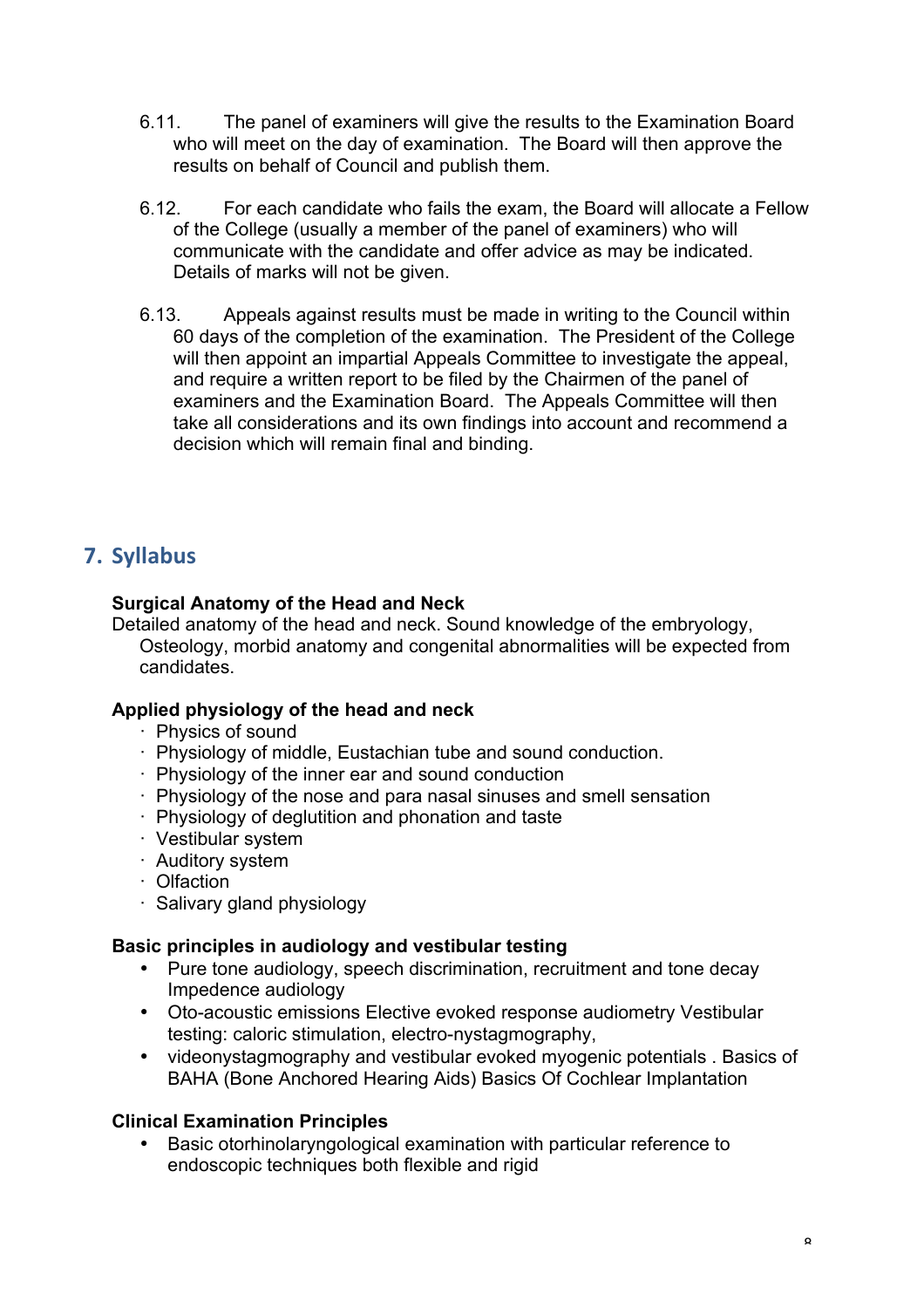- Systematic neck examination with reference to nodal levels
- Microscopic Ear examination and Otoscopic examination

#### **Diseases of the ear**

- · Congenital Malformations of the Auricle
- · Benign and Malignant lesions of the pinna
- · Haematoma Auris
- · Otitis Externa
- · Outer ear insect infestation
- · Malignant Otitis Externa
- · Benign and Malignant Tumours of the External auditory Meatus
- · Meatal Stenosis
- · Acute and Chronic Suppurative Otitis Media
- · Eustachian Tube dysfunction
- · Middle Ear Effusions in African Population
- · Cholesteatoma
- · Chronic Ear disease in The African Population
- · Surgical Restoration of Hearing Loss
- · Complications and Management of Acute and Chronic Suppurative Otitis Media
- · Tympanosclerosis
- · Otosclerosis
- · Benign and Malignant Tumours of the Middle Ear
- · Trauma to Middle Ear and Ossicles
- · Facial Nerve paralysis
- · Diseases of the Labyrinth
- · Temporal Bone Trauma and Fracture
- · Management of Vertigo
- · Meniere's Disease
- · Wagner's Granulomatosis and other rare Otolological Conditions
- · Senorineural Hearing Loss Congenital ,Acquired and Sudden
- · Hearing Aids/Bone Anchored/Cochlear implantation
- · Ototoxicity

## **Surgery of the ear**

- · Management of benign and malignant lesions of the pinna
- · Management of benign and malignant lesions of concha and external auditory meatus
- · Surgical Management of Ear keloid formation
- · Reconstruction of ear after surgery for malignant disease
- · Otoplasty Techniques
- · Removal of foreign bodies from the external auditory canal
- · Surgical management of exostosis
- · Surgery for Middle ear effusions- Myringotomy/Tympanostomy Tubes
- · Myringoplasty
- · Tympanoplasty types 1,11, and 111
- · Cortical Mastoidectomy
- · Modified and Radical Mastoidectomy
- · Surgical Management of complicated suppurative otitis media
- · Ossicular Reconstruction
- · Stapes Surgery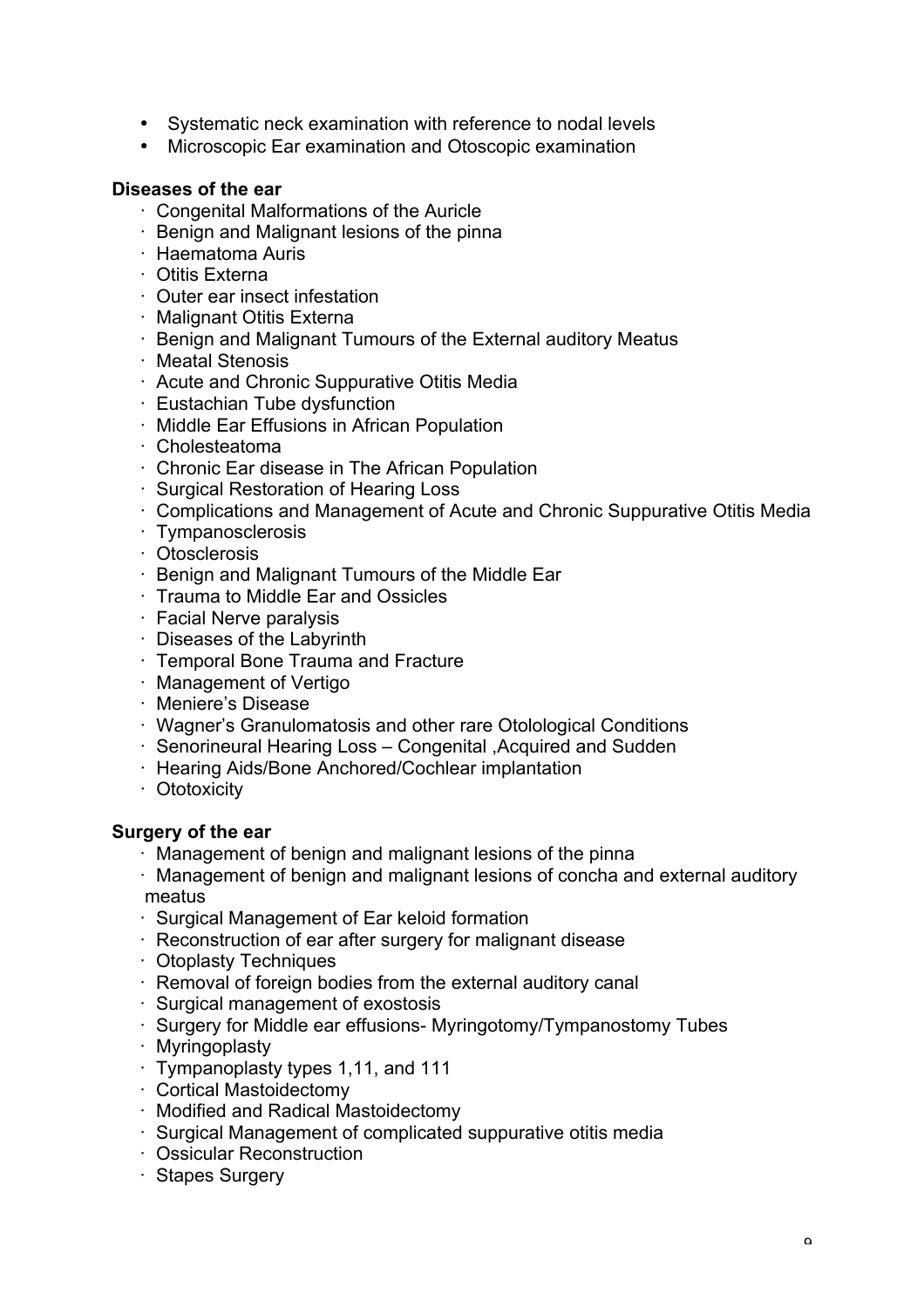- · Meatoplasty techniques
- · Mastoid Obliteration Techniques
- · Subtotal Temporal Bone resection and Lateral skull base surgery
- · Middle Cranial Fossa approaches
- · Posterior Cranial Fossa Approaches
- · BAHA techniques
- · Cochlear Implantation techniques
- · Role of Adeonotonsillectomy to middle ear health and Eustachian tube dysfunction
- · Surgery For Vertigo

#### **Diseases of the nose and para nasal sinuses**

- · Congenital defects of nose
- · Benign and Malignant lesions of nasal skin
- · Choanal Atresia
- · Cleft Lip and Palate
- · Rhinitis
- · Sinusitis
- · Fungal Rhinosinusitis in African Populations
- · Epistaxis,
- · Nasal and facial fractures
- · Allergic rhinitis and sinusitis
- · Chronic Hypertrophic Allergic Rhinosinusitis
- · Nasal poylposis
- · Mucocoeles
- · Benign and Malignant tumours of the nose and para nasal sinuses
- · Benign and Malignant Tumours of the Nasopharnyx
- · Angiofibromas
- · Ossifying fibromas of facial bones , nose and sinusues
- · Facial Pain and Headache
- · Smell and Taste Disorders

#### **Surgery of the Nose and Sinuses**

- · Surgical Management of Benign and Malignant Nasal skin lesions
- · Facial flaps for nasal reconstruction
- · Glabellar flaps for total nasal reconstruction
- · Surgical Management of vestibular stenosis
- · Removal of foreign bodies from the nose and sinuses
- · Nasal cautery techniques
- · Nasal Granulomas
- · Surgical reduction of Inferior turbinates
- · Septoplasty tecnhniques
- · Septal Perforation Repair
- · IntranasalSeptorhinoplasty and Bony /Cartalgenous nasal reconstruction
- · External Septorhinoplasty
- · Surgery for epistaxis
- · Sphenopalatine art. Ligation
- · Trans Maxillary Sinus Approach to Pterygopalatine fossa approach to maxillary artery ligation
- · External Carotid artery Ligation for epistaxis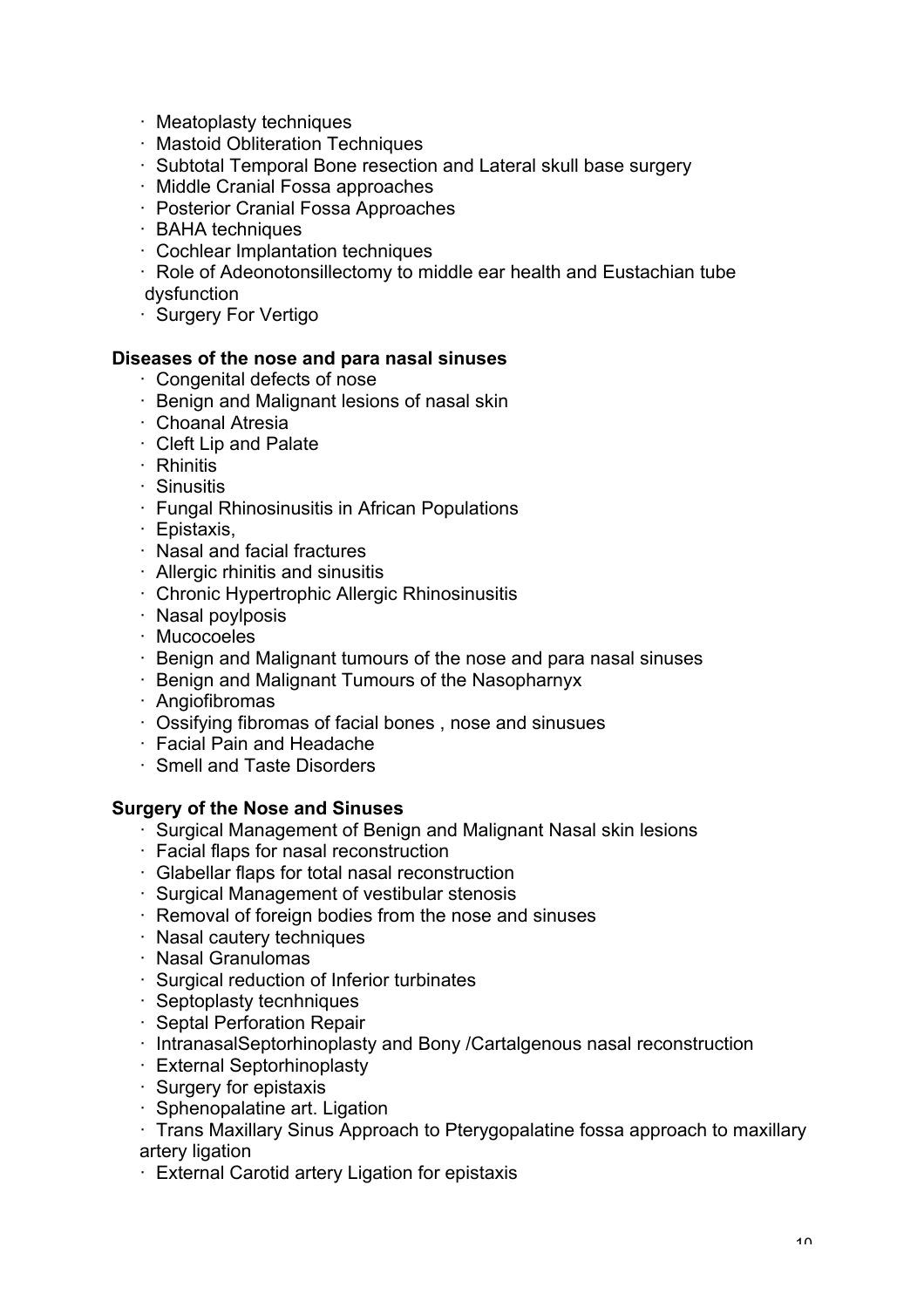- · Surgical Management of ossifying fibromas
- · Lateral Rhinotomy
- · Ext Maxillectomy
- · Caldwell Luc Approach to Maxillary Sinus
- · Surgical Management of Oroantral Fistula
- · External Frontethmoidectomy
- · Lynch Haworth incision and approach
- · Frontal Sinus Trephine
- · Frontal Sinus Obliteration Technique
- · Maxillary Sinus washout
- · Endoscopic sinus surgery for rhinosinusitis
- · Endoscopic Sinus surgery for epistaxis
- · Endoscopic Orbital decompression
- · Endoscopic Frontoethmoidectomy
- · Endoscopic Medial Maxillectomy
- · Facial degloving approach to angoifibromas and posterior nasal tumours
- · Dacrocystorhinostomy
- · Surgical Management of Complications in Endoscopic Sinus Surgery
- · Surgery of the Nasopharynx

#### **Diseases of the Throat, Salivary Glands, Pharynx, Larynx and Neck and Thyroid Gland**

- · Oral Cavity Infections
- · Adenotonsillitis and Quinsy
- · Sialadenitis
- · Oral Cavity Salivary Gland Calculi
- · Benign and Malignant Tumours of the Oral Cavity
- · Benign and Malignant Tumours of the Oral Vestibule
- · Oropharyngeal Tumours
- · Snoring
- · Stridor /Stertor
- · Hyopharygeal tumours
- · Laryngeal Tumours
- · Paediatric airway problems
- · Paediatric Neck Masses
- · Benign and Malignant Neck Disease
- · Deep Space Neck infections
- · Benign and Malignant Disease of Salivary Glands
- · Benign and Malignant Disease of the Thyroid Gland
- · Benign and Malignant Disease of the Parathyroid Glands
- · Benign and Malignant Disease of the Cervical Oesophagous
- · Vocal Cord Paralysis and Videostroboscopy
- · Laryngeal Trauma

#### **Surgery of Pharynx, Larynx, Salivary Glands, Thyroid and Neck**

- · Adenotonsillectomy
- · Direct Laryngoscopy
- · Microlaryngoscopy
- · Oesophagoscopy and Dilatation
- · Bronchoscopy